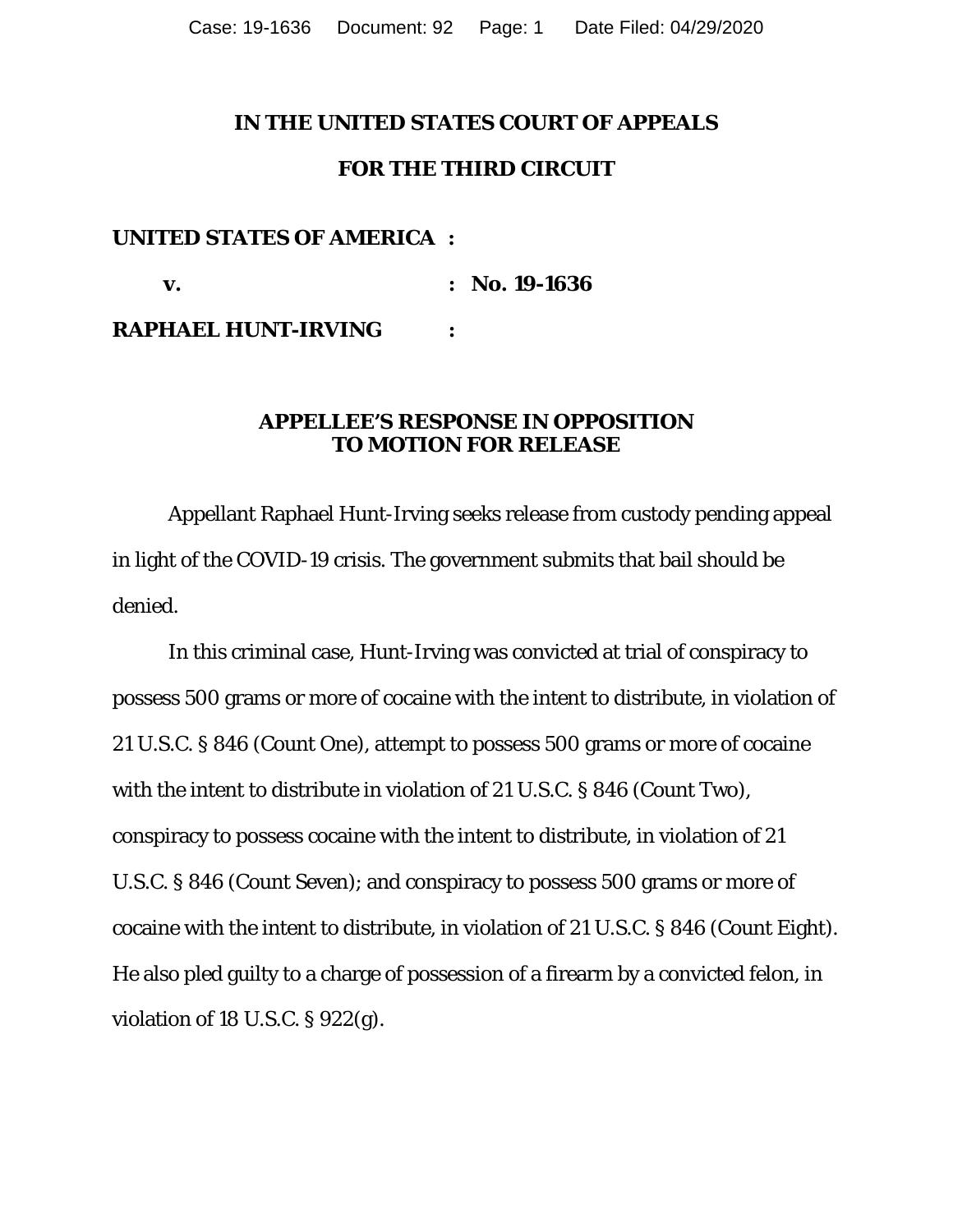On March 18, 2019, the district court sentenced Hunt-Irving to 64 months' imprisonment, four years' supervised release, and a \$400 special assessment. Hunt-Irving is serving that sentence at FCI Fort Dix, with a current estimated release date of April 16, 2024.

On direct appeal, the matter is fully briefed, and this Court stated that the matter will be submitted on the briefs on May 18, 2020.

 Hunt-Irving now presents a motion in this Court for bail in light of the crisis regarding COVID-19. He is 47 years old, and represents that he suffers from ankylosing spondylitis (inflammatory arthritis), for which he takes Humira, an immunosuppressant. He states that accordingly he is at greater risk of an adverse outcome should he contract COVID-19. He is presently held at FCI Fort Dix, where 27 cases of COVID-19 have been identified among inmates, with no deaths.

 The risk that COVID-19 presents is unknown, as so little is known about this pernicious disease at this time, in terms of the infection rate, fatality rate, and why different individuals have such drastically different outcomes. In addition, to our knowledge, there has been no study about the link between an immunosuppressant drug such as Humira and COVID-19 risk. In the meantime, the Bureau of Prisons is engaged in strenuous efforts to reduce the incidence of COVID-19 in its facilities, and to treat those who contract it. In part, BOP has transferred over 1,800 vulnerable inmates to home confinement, and others have sought compassionate release in sentencing courts. BOP has also drastically changed operations at its prisons to limit entry and reduce contact among

- 2 -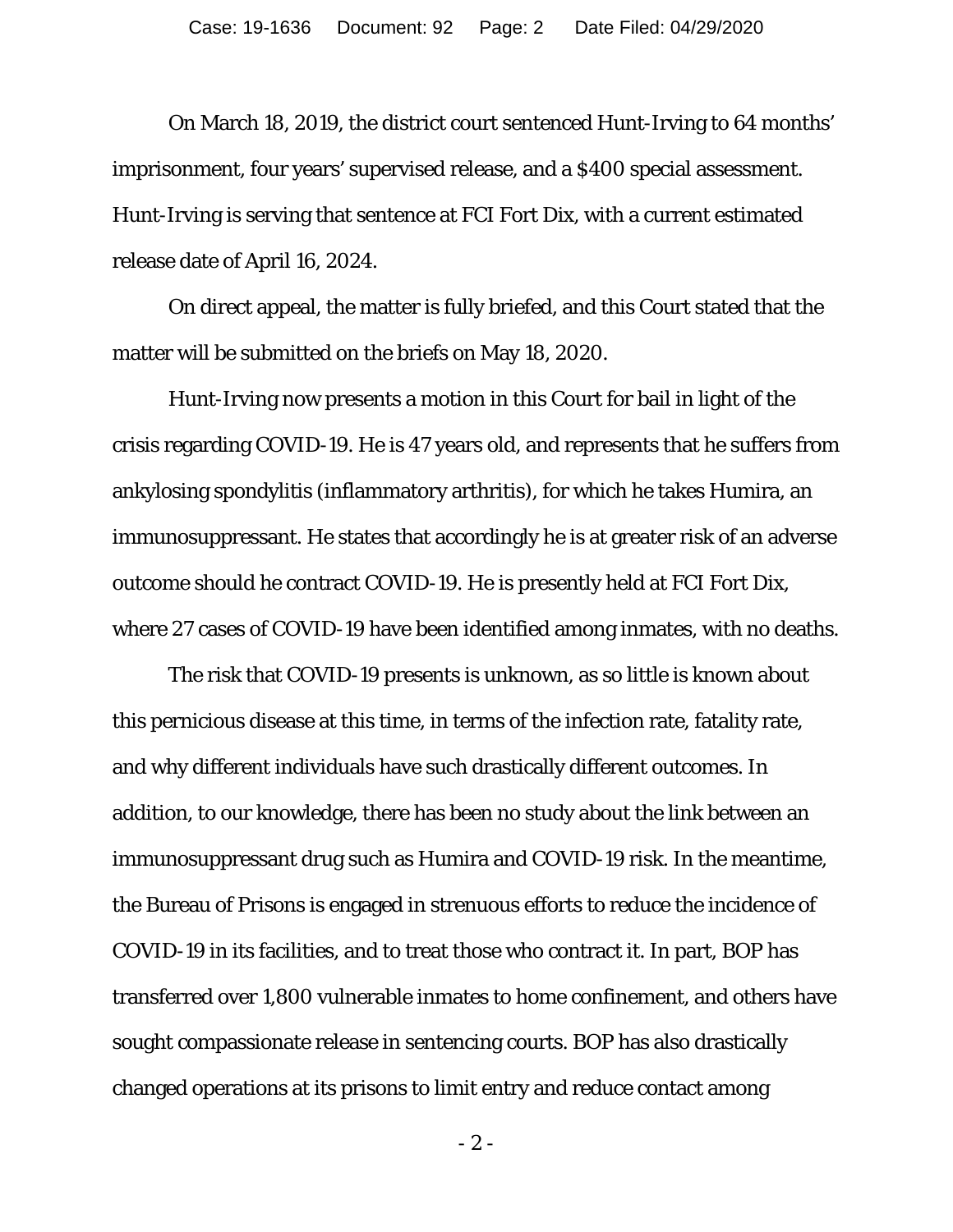inmates to the extent possible. Pertinent information is available on its web site, www.bop.gov.

On April 1, in *United States v. Roeder*, -- F. App'x --, 2020 WL 1545872 (3d Cir. Apr. 1, 2020) (per curiam) (not precedential), addressing a request to delay self-surrender based on the epidemic, a panel of this Court observed: "the existence of a widespread health risk is not, without more, a sufficient reason for every individual subject to a properly imposed federal sentence of imprisonment to avoid or substantially delay reporting for that sentence." *Id.* at \*3. The Court continued: "Similarly, the existence of some health risk to every federal prisoner as the result of this global pandemic does not, without more, provide the sole basis for granting release to each and every prisoner within our Circuit." *Id.* at \*3 n.16. *See also United States v. Raia*, 954 F.3d 594, 597 (3d Cir. 2020) ("But the mere existence of COVID-19 in society and the possibility that it may spread to a particular prison alone cannot independently justify compassionate release, especially considering BOP's statutory role, and its extensive and professional efforts to curtail the virus's spread.").

Hunt-Irving has not stated grounds to be treated differently. We also observe that there is no statutory authority for bail in this case. Under 18 U.S.C. § 3143(b)(1), the Court may grant bail pending appeal upon a finding by clear and convincing evidence that the person is not likely to flee or pose a danger to the safety of any other person or the community, but only if the Court also finds that "the appeal is not for the purpose of delay and raises a substantial question of law

- 3 -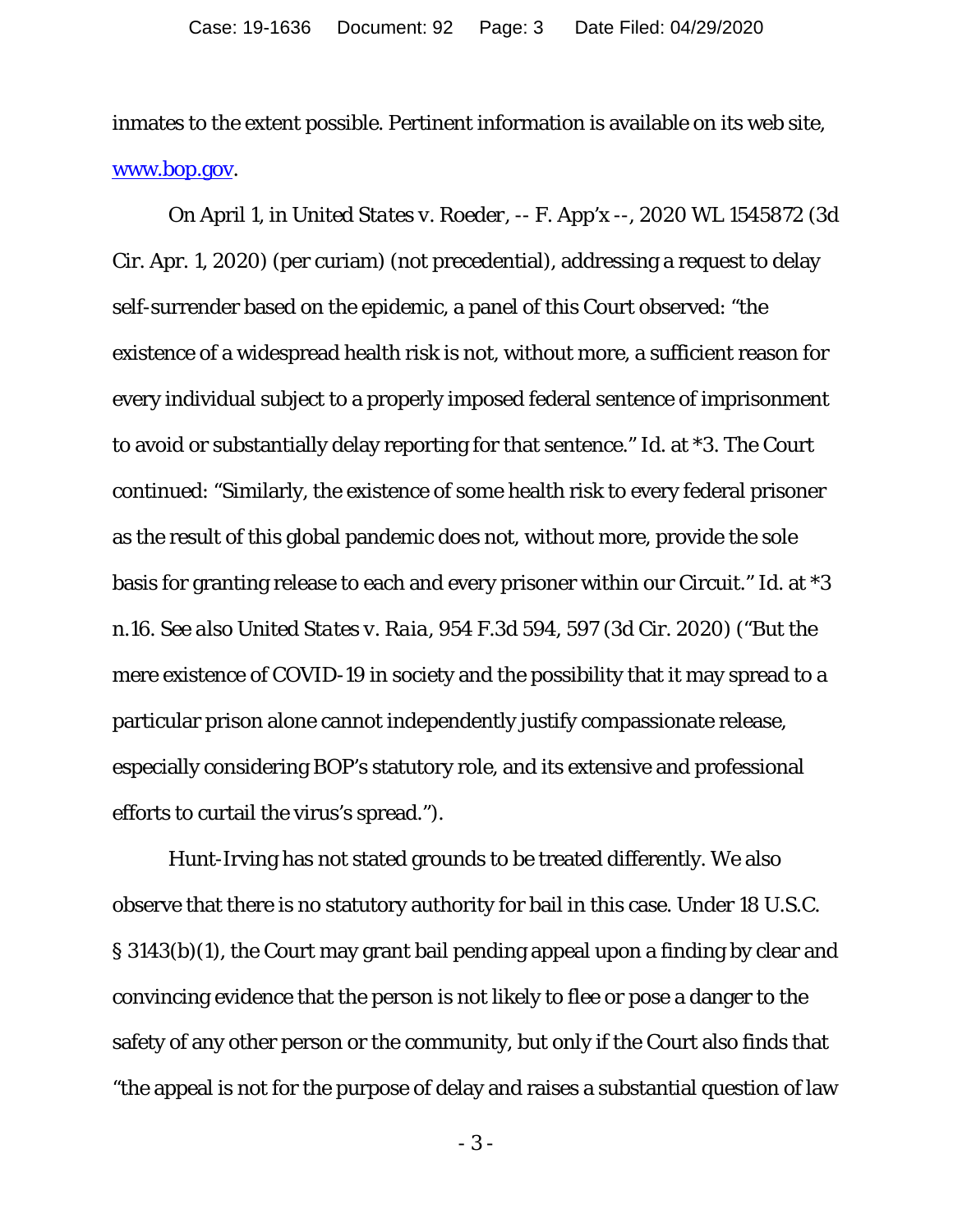or fact likely to result in—(i) reversal, (ii) an order for a new trial, (iii) a sentence that does not include a term of imprisonment, or (iv) a reduced sentence to a term of imprisonment less than the total of the time already served plus the expected duration of the appeal process." That requirement is not met in this case, for all the reasons set forth in the government's brief on appeal, filed on December 17, 2019. The issues presented on appeal by Hunt-Irving have been fully briefed and are without merit.

The government therefore recommends that the motion for bail be denied.

Respectfully yours,

 WILLIAM M. McSWAIN United States Attorney

 */s Robert A. Zauzmer*  ROBERT A. ZAUZMER Assistant United States Attorney Chief of Appeals